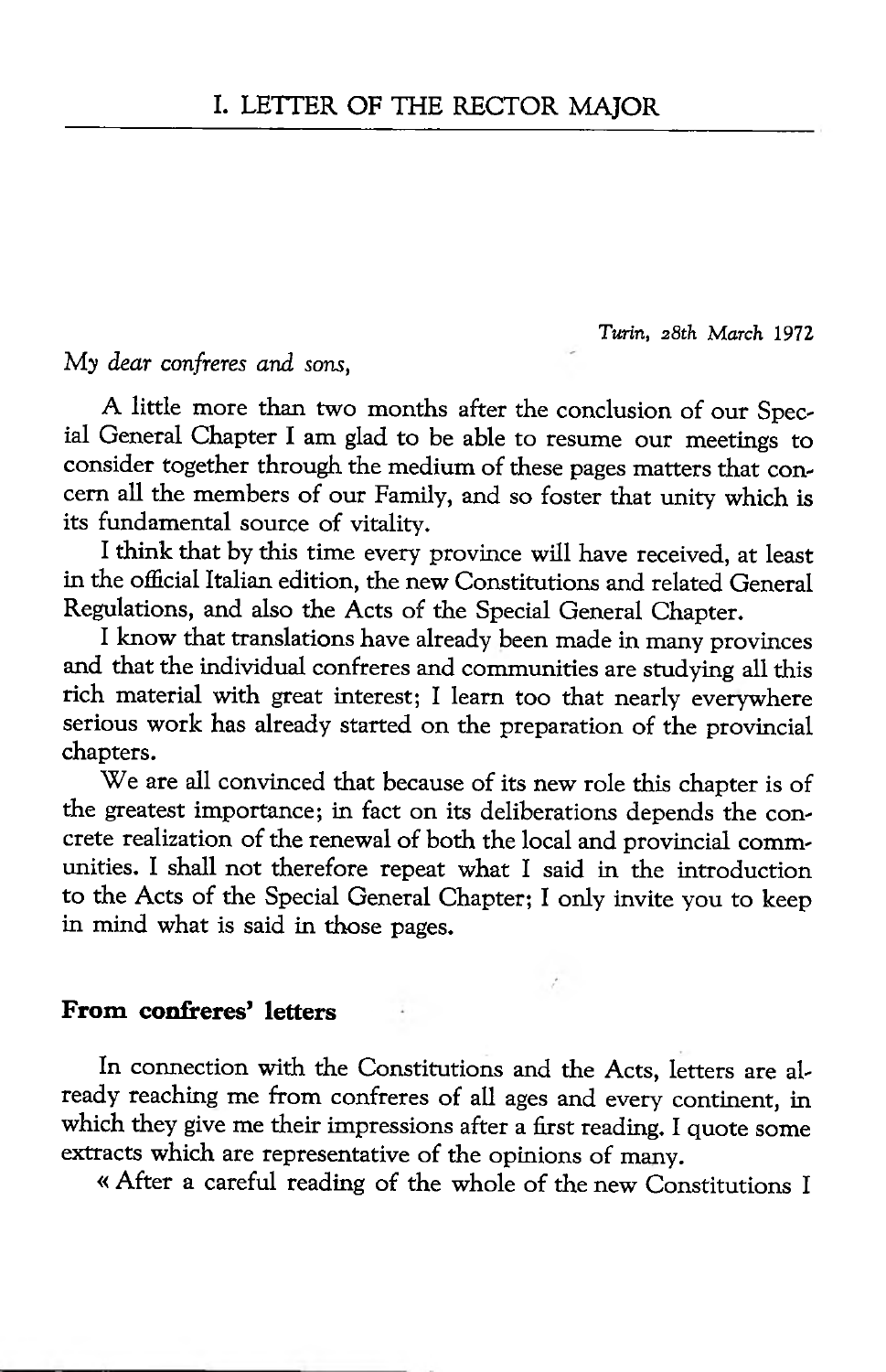feel I must write and tell you that they seem to me to be excellent and to meet the deepest and most lively expectations of the confreres. It is clear from the chronicle that the General Chapter had its moments of difficulty and tension, and this was only to be expected. But the desired results, to which all the difficulties and discussions undoubtedly contributed, rise above any clashes. I really think that Don Bosco had a hand in the work and guided it to a successful conclusion. A conclusion indeed, but it is merely the point of departure for the desired renewal, because of which we now have to roll up our sleeves from a salesian point of view ».

A young priest writes: « The wonderful riches I discovered made me exclaim: « hic digitus Dei est! », and I felt again the joy of my first profession: the desire to re-enkindle my enthusiasm for Don Bosco who is still vibrant with life, and to renew my pledge of fidelity and work. It is wonderful to think that in the Congregation there is room for all men of good will who want to truly love God in the service of their fellow men... I bless divine providence for having let me experience diis re-birth of our Congregation and I assure and promise you that from this very day there begins for me a time of action, performance and accomplishment, in the joyful obligation of being a salesian... ».

In this spirit and in conscious adherence and fidelity to the renewal of the Congregation, both confreres and communities have renewed their consecration using the new formula found in the Constitutions; this is what makes one feel a son of Don Bosco at the present day.

#### Attitude of the true son of Don Bosco

I am not unaware that here and there are some who, although they start from quite opposite points of view, adopt a completely negative attitude or one of criticism in respect of the conclusions of the General Chapter. I shall not repeat what I have already said and written in this connection, especially in the presentation of the Constitutions and the Acts. I ask you to read those pages carefully; but I think it well to make two comments concerning such attitudes and especially concerning their different motivations.

In the first place those who now claim that they are presented with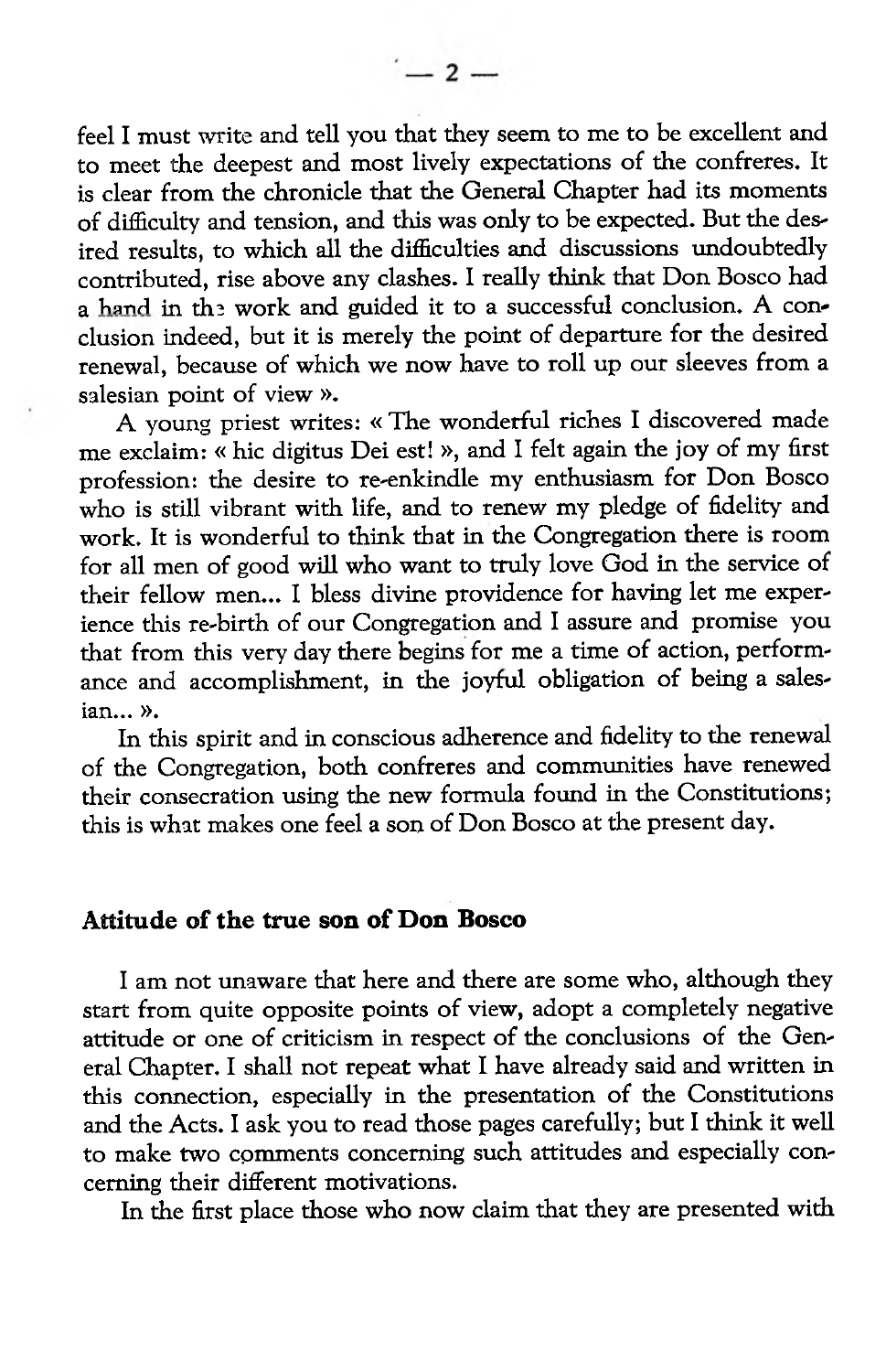something completely different from what they originally professed should remember that the Constitutions have always given to the General Chapter the right to change articles, always provided that such changes were in harmony with the spirit of the Constitutions themselves (cf. art. 125 of the Constns of 1966). This is what the recent Chapter has done, in obedience to the clear norms of the Church.

We must convince ourselves that to be good salesians we must follow the line of the Chapter, unless we want to be guilty of the same error as those who call themselves catholics but oppose die Pope and the Council over certain norms and changes which do not correspond with their own point of view. What it means in fact is that such people find themselves in agreement with those on the other side, who refuse to recognise lawful authority at all.

This last group find their expectations disappointed in so far as the' General Chapter did not, in their opinion, go far enough. I should like to remind them that in any society when the supreme representative and legislative organ (like our own General Chapter), after lengthy study, discussions, etc. makes decisions, all those belonging to the society are obliged to accept and observe them; this is obvious and a matter of social common sense.

These reflections are based on arguments at an essentially human level. One could say a lot more at the religious and salesian level. I think that at the present time the attitude of a true son of Don Bosco could only be one of sincere and concrete acceptance of the Special General Chapter.

But while I invite each one to be quite clear about the obligations nherent in the Renewal it calls for, it is my duty to remind you thati before all else the Chapter unequivocally demands of each of us that we react and, if necessary, put resolutely aside every form of compromise in our life of consecrated apostolate. If this were not done, how could we speak seriously of renewal of the congregation? Renewa,l unless we want to reduce it to something purely technical and external, implies for each one, and hence also for the community, a mode of life and behaviour which provides a consistent and authentic testimony to our fidelity to our vocation, with the firm exclusion of every suggestion of compromise.

As I have already said, the work of studying the capitular documents in depth is going ahead in every province, the new Constitutions are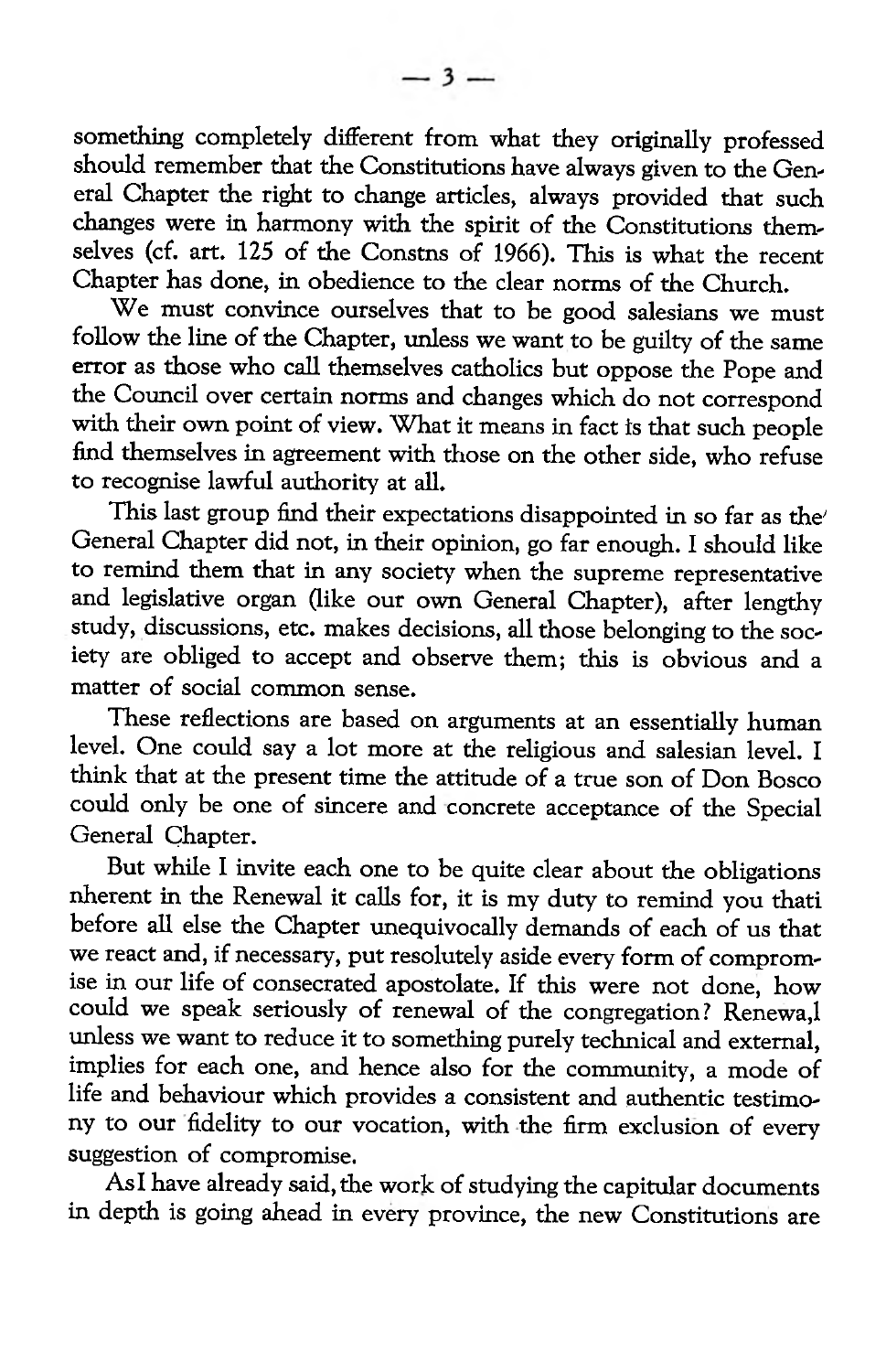being presented at appropriate meetings of the community, and intensive preparations are being made for the provincial chapters, and all this provides an efficacious means of making fruitful the tremendous work of the Chapter. Each one, whatever position of responsibility he may hold, should take an active part in these operations, especially by an attentive study of the documents and then by promoting in himself and in others that process of assimilation, and more particularly of the spirit by which they are permeated, which is a necessary prerequisite for that comprehensive implementation which must give to our communities a style of life, and hence a physiognomy, renewed from both a religious and salesian point of view.

#### The Superiors elected by the 20th General Chapter

But one of my objects in this letter is to discharge a duty which as yet remains unfulfilled: to give official notification of the names of the Superiors elected by the Chapter. It is true that through news-bulletins and other means you are already aware of the results of the elections, but the official intimation called for by art. 121 of the General Regulations has not yet been made.

Here then are the names of those elected, with their respective offices:

- Fr. Cajetan SCRIVO, Vicar General
- Fr. Egidius VIGANO, Councillor for Formation
- Fr. Rosalio CASTILLO, Councillor for the Youth Apostolate
- Fr. John RAINERI, Councillor for the Adult Apostolate
- Fr. Bernard TOHILL, Councillor for the Missions
- Fr. Roger PILLA, Economer General
- Fr. Aloysius FIORA, Regional Councillor for Italy and the Middle East
- Fr. Joseph GOTTARDI, Regional Councillor for Argentina, Brazil, Paraguay, Uruguay (1)
- Fr. Joseph HENRIQUEZ, Regional Councillor jfor the Antilles, Bolivia, Central America, Chile, Colombia, Ecuador, Mexico, Peru, Venezuela
- Fr. Anthony MELIDA, Regional Councillor for Spain and Portugal
	- $(1)$  Cf. important note at end of this letter.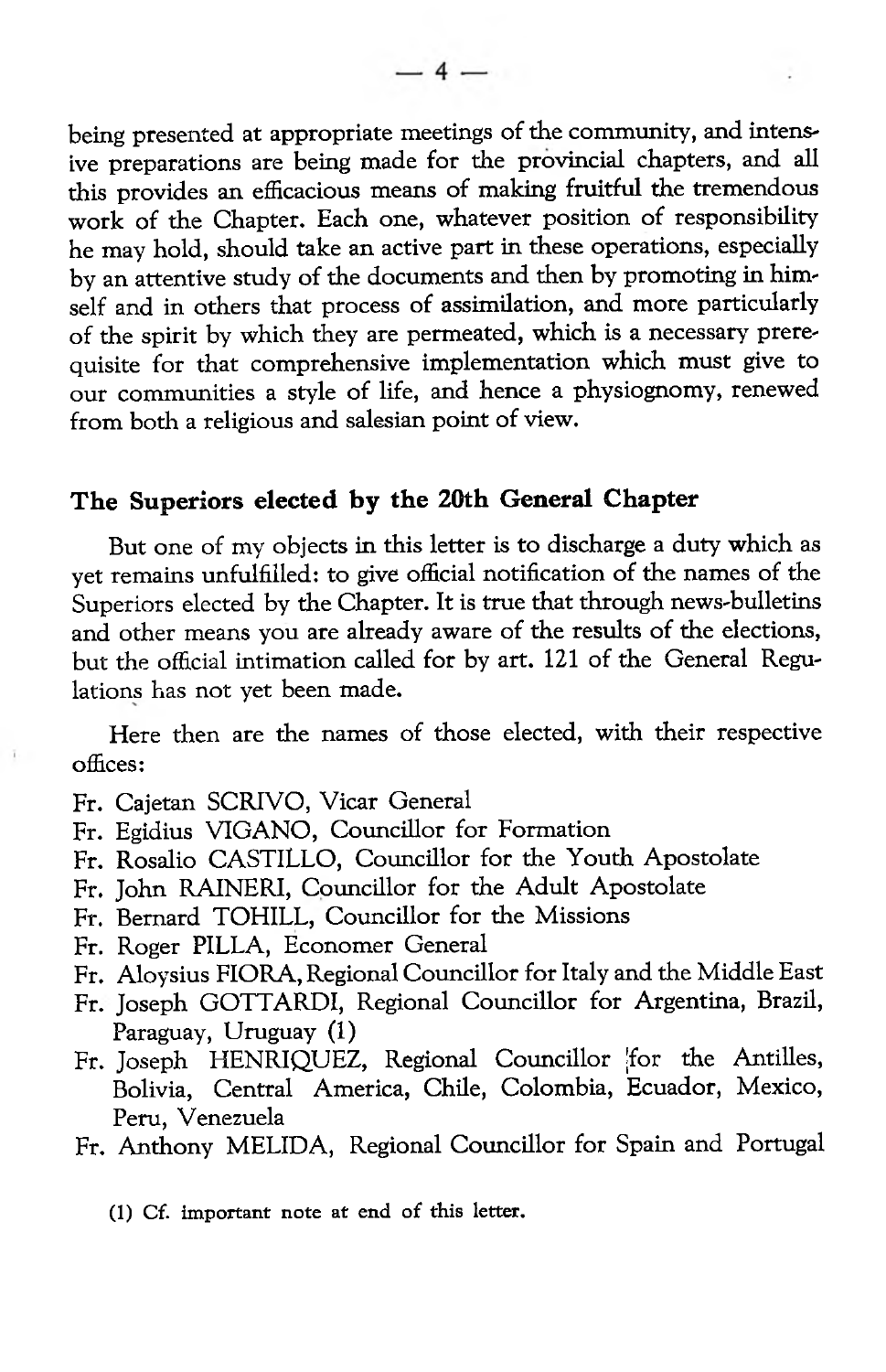- Fr. John TER SCHURE, Regional Councillor for Austria, Belgium, Central Africa, France, Germany, Holland, Jugoslavia
- Fr. George WILLIAMS, Regional Councillor for Australia, China, England, India, Ireland, Japan, Philippines, Thailand, U.S.A.

For Poland, as you already know, the Rector Major will make provision; this will be done as soon as possible.

## We are all at the service of the Congregation

I ought now to speak of myself — but I would rather be dispensed from the obligation.

You know how things turned out. I am continuing to carry this cross because it seemed to me that the wish expressed by the members of the Chapter was an indication of the will of God who, despite all my shortcomings, was inviting me to continue this service to our beloved Congregation and to you all, and hence also to the Church.

I do not think it superfluous to repeat to you what I said to the Chapter members: « Don't leave me on my own! » Go on helping me by your prayers; give me the support of your willing collaboration, and of your affectionate understanding and sympathy.

The daily problems we have to deal with are endless, and they are often anything but simple.

Superiors and confreres, we all have the same ideals and interests; let us therefore take as addressed to ourselves the words which our Father used to repeat to the first members: Live and work « in unum »! Our « communion » will enable us to overcome so many difficulties. For my own part I repeat that all my energies are and will continue to be dedicated to the service of the Congregation, and of each one of you: I shall be happy whenever I am able to give some help or comfort to a confrere.

And in this the other Superiors are perfectly at one with me. Convinced as we are of our responsibility for the carrying out of the renewal of the Congregation desired by the Chapter, we intend to fulfil the duties confided to us in the manner and spirit clearly indicated in the Constitutions and all the documents of the General Chapter.

In this connection there are some articles of the Constitutions (e.g.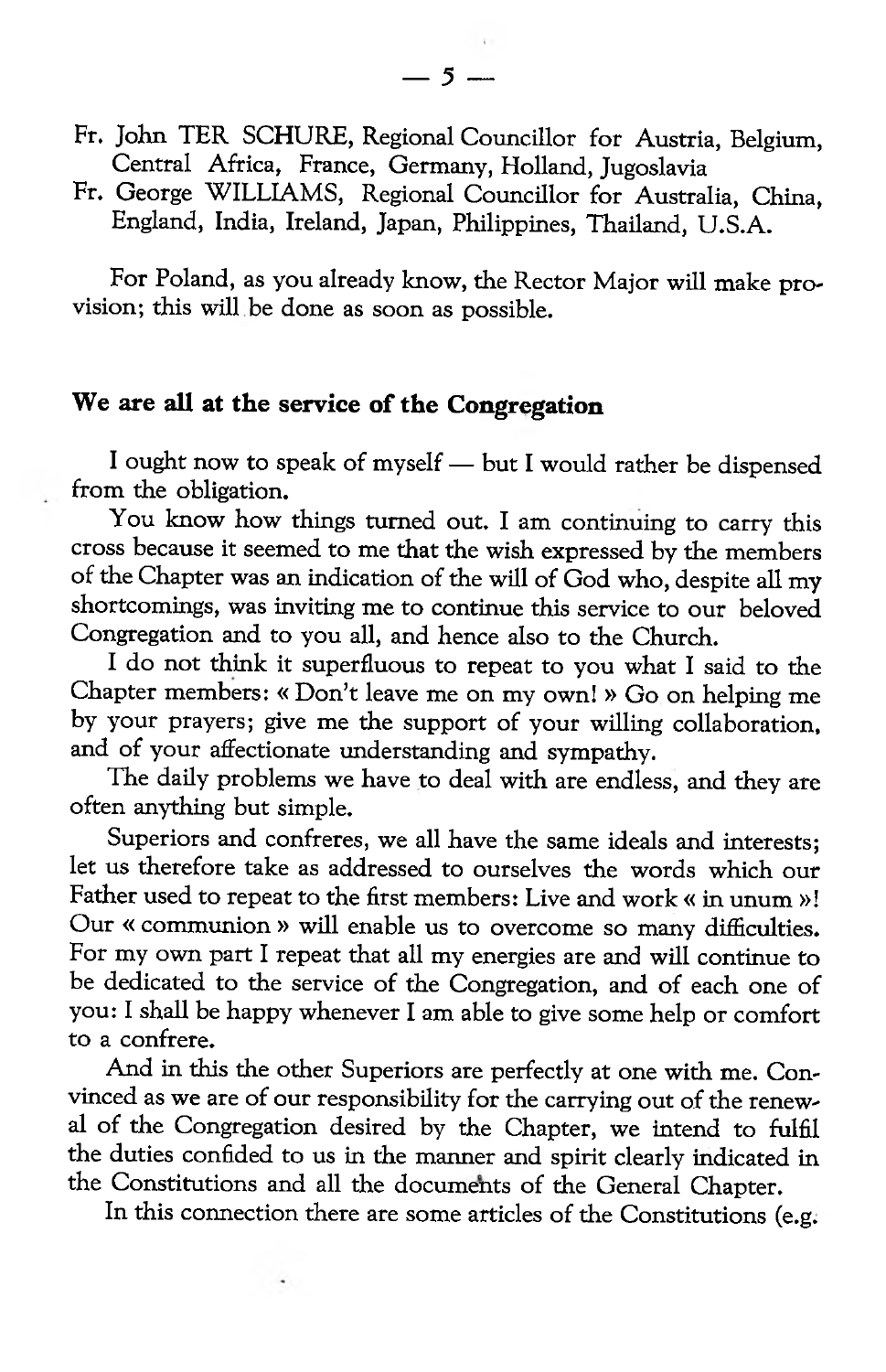Nos. 93, 125, 126, 127, but not only these) which we need to meditate on and study in depth, whether we be called upon to give our service in posts of authority or collaborate with that authority for the wellbeing of the community.

### Love of the confreres, the first duty of the Superior

Allow me now to say a word to those who have the responsibility of serving the community in the exercise of authority, extending my remarks in the nature of the case to other confreres as well.

It seems to me that to love the confreres is the first duty of a Superior. Art. 125 of the Constitutions says that his « service» is aimed at fostering charity amongst the members. Such a task clearly supposes that he gives the example himself, i.e. that he loves the confreres and loves them as they are, with all their defects. Don Bosco tells us that for such love to be efficacious it must be shown in some concrete manner; it must be felt by the confrere, who remains always a man with his ever-present human sensitivity and a heart that needs to feel itself loved. There is no need for the Superior to go looking for opportunities to show this love for the confrere; they occur continuously in community life; it is sufficient to grasp them as they arise. In such an atmosphere even correction, which is always a duty of service prompted and inspired by love, will be more willingly accepted and rendered efficacious.

It is by love that the Superior will show the esteem he has for the confreres and the trust he has in them. Don Bosco is our master also in this, as is recalled in Document 12 of the Acts of the Chapter. By the confidence he placed in men who were not always over-gifted he got incredibly high results from them, as well as a dedication without limit.

But it must be remembered that to trust on the part of the Superior there must correspond sincerity and fidelity on the part of the confrere. The man to whom is entrusted the financial administration of an estate can hardly expect to continue to enjoy the same trust if he stoops to embezzlement.

Finally it must never be forgotten that authority is received and exercised to promote the good of the members, and not their weak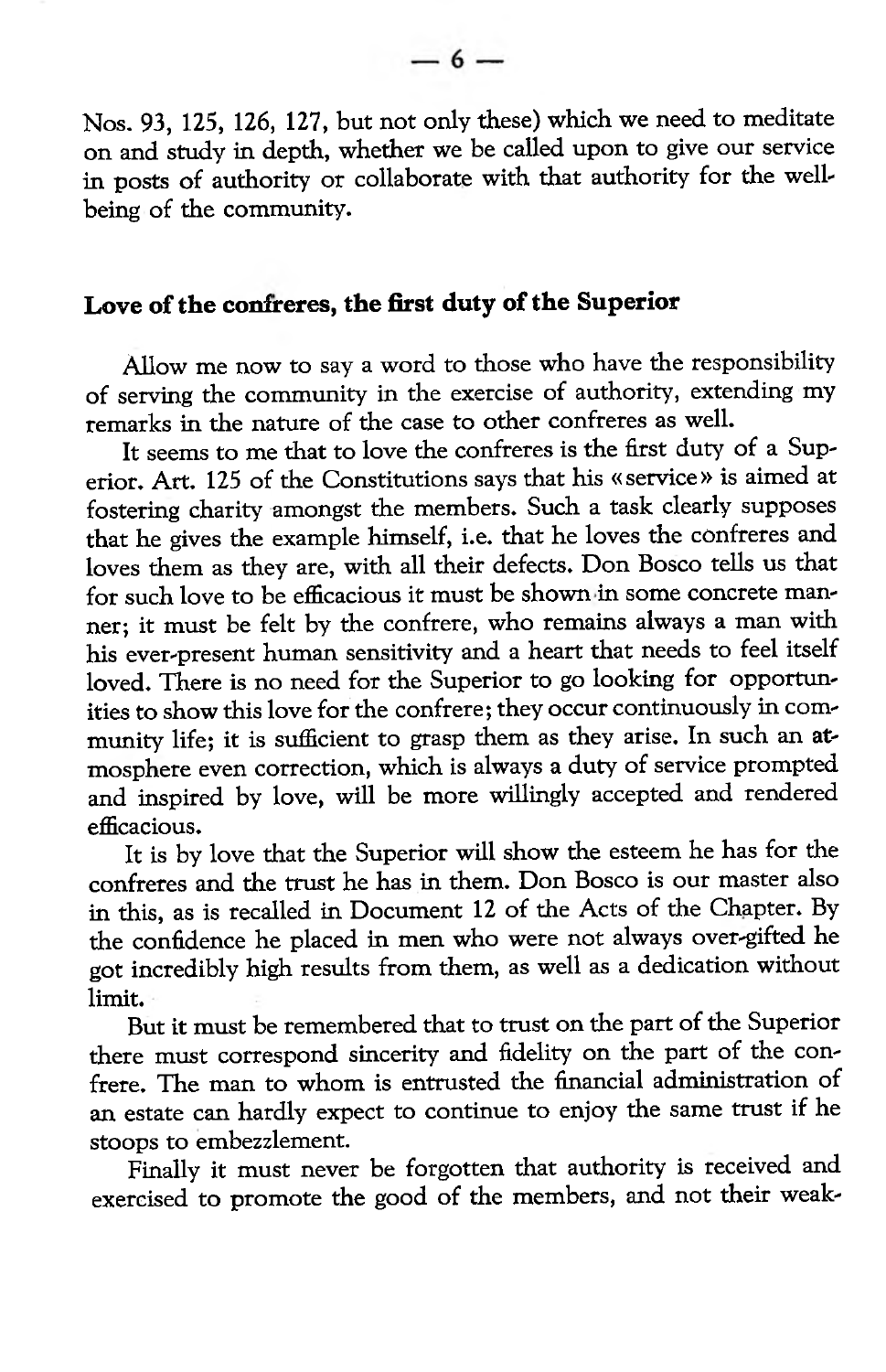ness or unfaithfulness. Anyone who exercises authority at any level must be prompted by charity, humility and understanding, but all this must not be confused with its abdication in order to pander to those whom authority is called upon to guide. Silence and inaction in the face of evident abuses, arbitrary actions and wrong ideas, would be to connive at them. This might temporarily create a halo of popularity and win a certain amount of support for the one in authority, but at what a price for the true interests of the community! It would not be long before they felt the bitter fruits of such an abdication; experience teaches!

# To serve the good of the community

Art. 54 of the new Constitutions presents a truly happy synthesis of the tasks which devolve upon the Superior in his « service » of the community in an evangelical, conciliar and salesian spirit.

Whilst leaving it to you to meditate on this article. I should like to underline here some of the essential points that emerge from it.

« The Superior's first duty is towards the community as such ». This idea was emphasized repeatedly during the Chapter. The Superior is not primarily the great organiser; he is not an expert on technical matters or on schools; he is not the skilled administrator or a genius at building; the Superior has been placed by the Congregation at the head of that community because he is before all else its shepherd. The lengthy list of his duties, contained in art. 54, in respect of both individuals and the community provides confirmation of this desire of the Congregation, a desire that corresponds to an absolute necessity. Amongst all these various tasks I should like to emphasize that which is usually called the teaching-role of the Superior.

The Constitutions (art. 54) call him a « mentor and spiritual guide » — and as such « he guides and prompts the consciences of all towards fidelity to the Rule ». But how could he be such with individuals and with the community, especially at the present day, if he did not exercise that teaching-role which is one of the most important aspects of the use of authority? How could he help the confreres «to an ever better realisation of their own vocation » (art. 54) if he were to deprive them of this irreplaceable and precious service?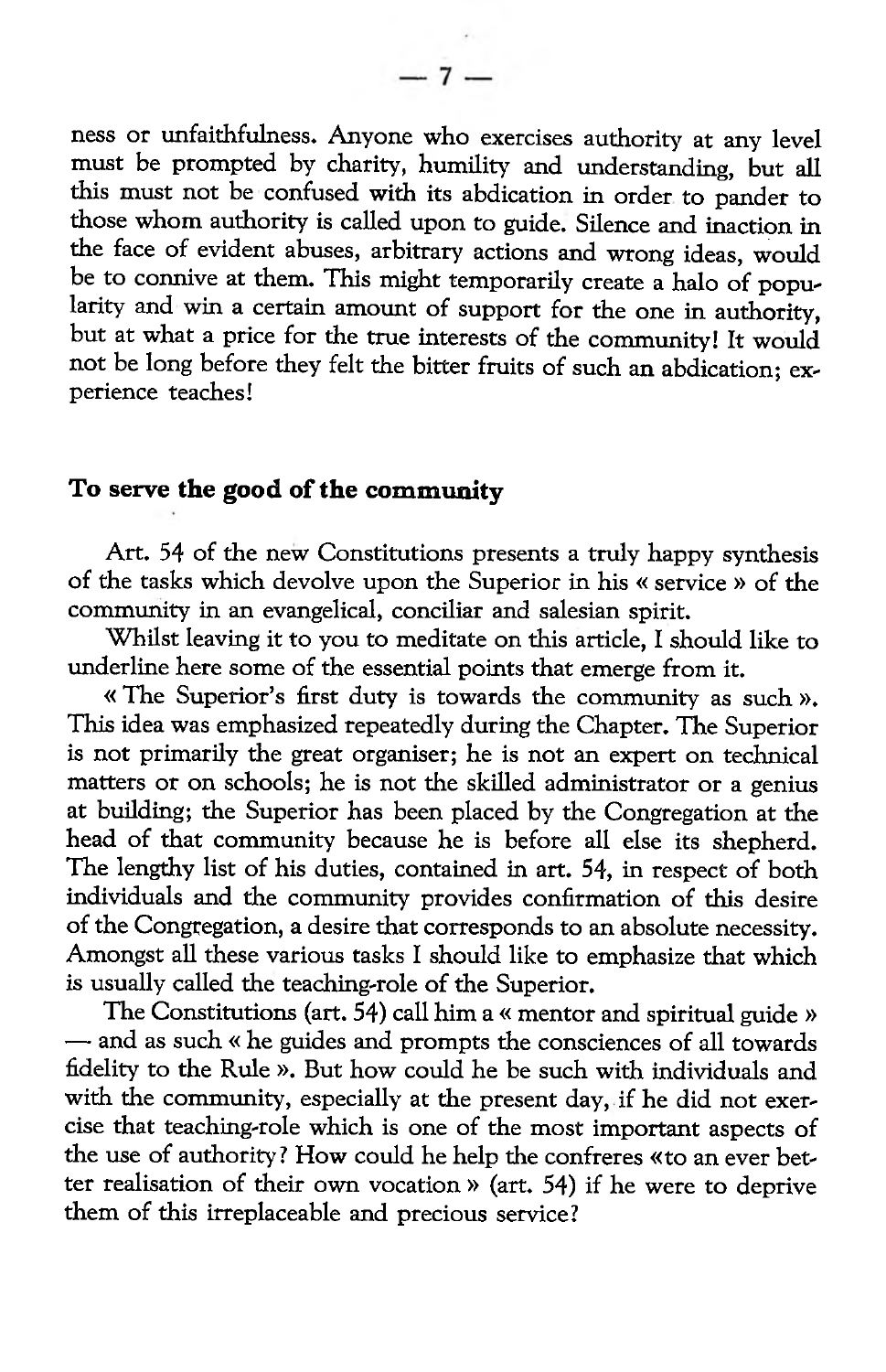It is obvious that in order to fulfil this task the Superior must be assiduous and systematic in keeping himself up to date by means of a deep and serious contact with at least those spiritual, religious and salesian writings which no community can do without.

It hardly needs to be said that this updating can be achieved by recourse not to those sources which provide only a bitter outflow, but to those from which there flows, directly or indirectly, the pure doctrine either of the Church or the Congregation.

I must confess that if a Superior does not follow this line I do not know how he can feel himself to be truly at the service of renewal in the community.

Again it goes without saying that the teaching of a Superior would be all in vain were it not in harmony with his life and example and his whole being. A shepherd (and a Superior is always such in respect of his confreres) cannot restrict himself to pointing out the path, but must clear the way by leading his sheep along it.

Again in art. 54, and in connection with the service which the Superior is called upon to render to the community, we find another passage which will repay careful meditation. The Superior « is at the centre of the community, a brother among brothers, coordinating the endeavours of all and keeping in mind the rights, duties and capacities of each one ».

There is therefore no question of a simple coordination or organization of work, but of something much deeper and more precious. It has been written: «Without unity it is vain to hope of serving Christ fully and courageously ». And to the Superior belongs the difficult but wonderful task of promoting this unity, or in other words the communion which has its roots deep in charity, and which thus counteracts the effects of that disrupting individualism which springs up so easily in man and arrests the progress of the community.

#### Confreres and Superiors in communion

If this communion requires on the part of the Superior a constant effort, animated by a supernatural spirit and interwoven with patience, humility and discretion, it demands no less from every confrere that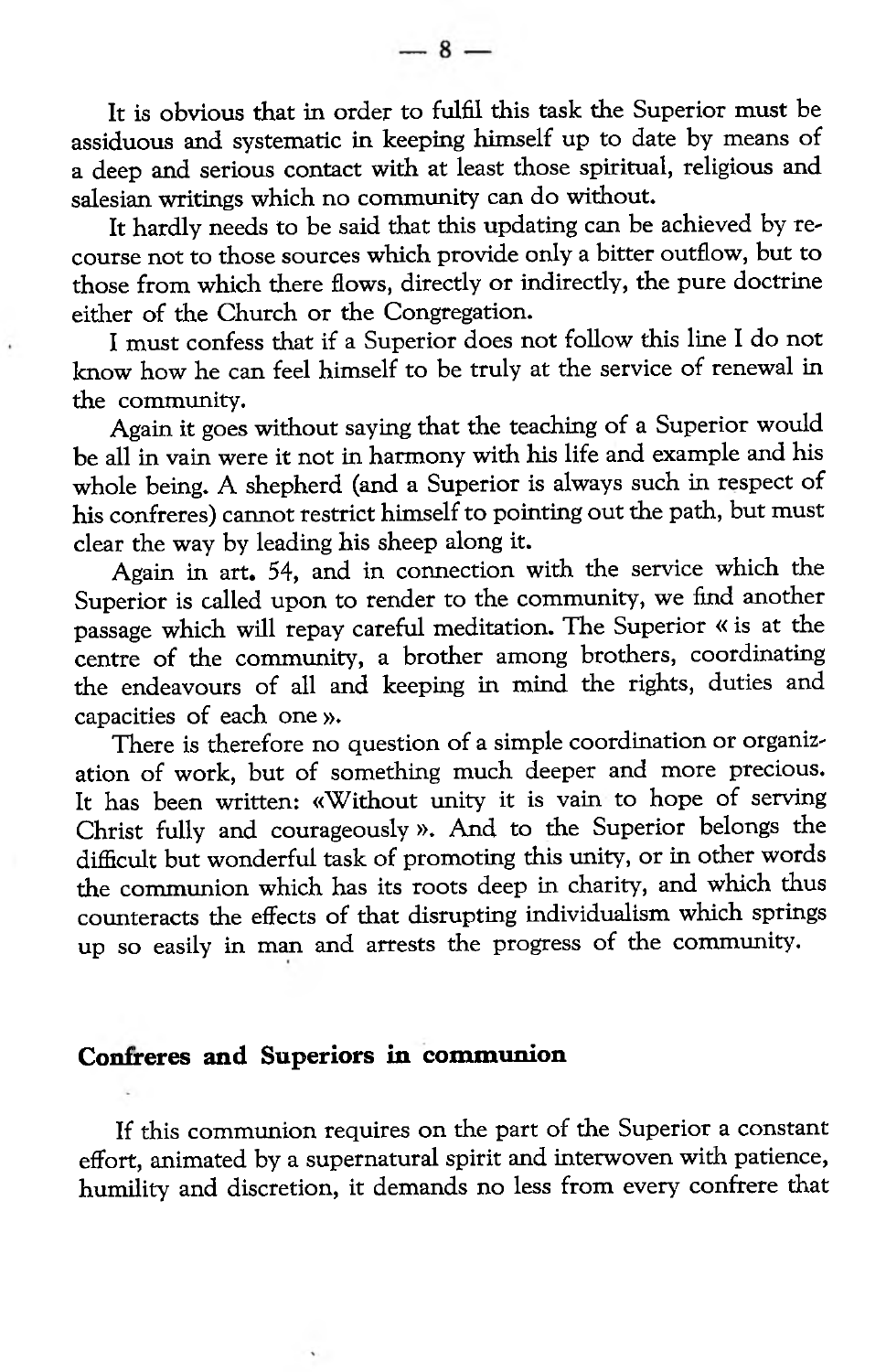he should adopt a serene and objective outlook in assessing his relationship with his Superior on a supernatural plane. An attitude of hostility, of opposition, or even of vindication; the desire to impose one's own point of view as being best; paying little heed to the corrections and instructions of the Superior; all these are weapons, and efficacious ones at that, of putting asunder what should be united, of knocking down instead of building up.

One of the most efficacious means of promoting and fostering unity is to use the individual confreres to their best advantage, considering them always as adults. Another means is that of consulting the council frequently and giving due weight to its opinions, without being unduly disturbed if these are sometimes conflicting; it will be the Superior's duty to evaluate them and then make opportune decisions. A third means is to keep the community interested and properly informed about the many problems which in the last analysis are the concern of all the confreres and cannot be considered « forbidden territory ». This is the way co-responsibility is created, and with it the communion which is the source of peace, harmony, order and tranquillity. And it is precisely in the exercise of this coresponsibility that the confreres are able to find a training ground for the right use of authority.

Naturally it belongs not only to the Superior but to all the members of the community to contribute to the creation of this atmosphere. As adult and consecrated brethren they will understand the difficult task that the Lord has confided to the Superior, and the anxieties and difficulties that are inseparable from it, and they will bear with his possible defects; in a word they will love him, and this not only for his human qualities, which could easily lead to negative consequences, but especially for the « sacrament » of which he is the bearer in the community.

It is no mystery that at the present day many find difficulty, often insurmountable, in accepting the exercise of authority, whilst others seek to be freed from this burden. Such a situation provides food for thought for us all.

On the one hand no one can desert a post of responsibility to which the Lord has called him, albeit through human means, for the simple fact that today the service of authority is particularly beset with difficulties. And on the other hand for this very reason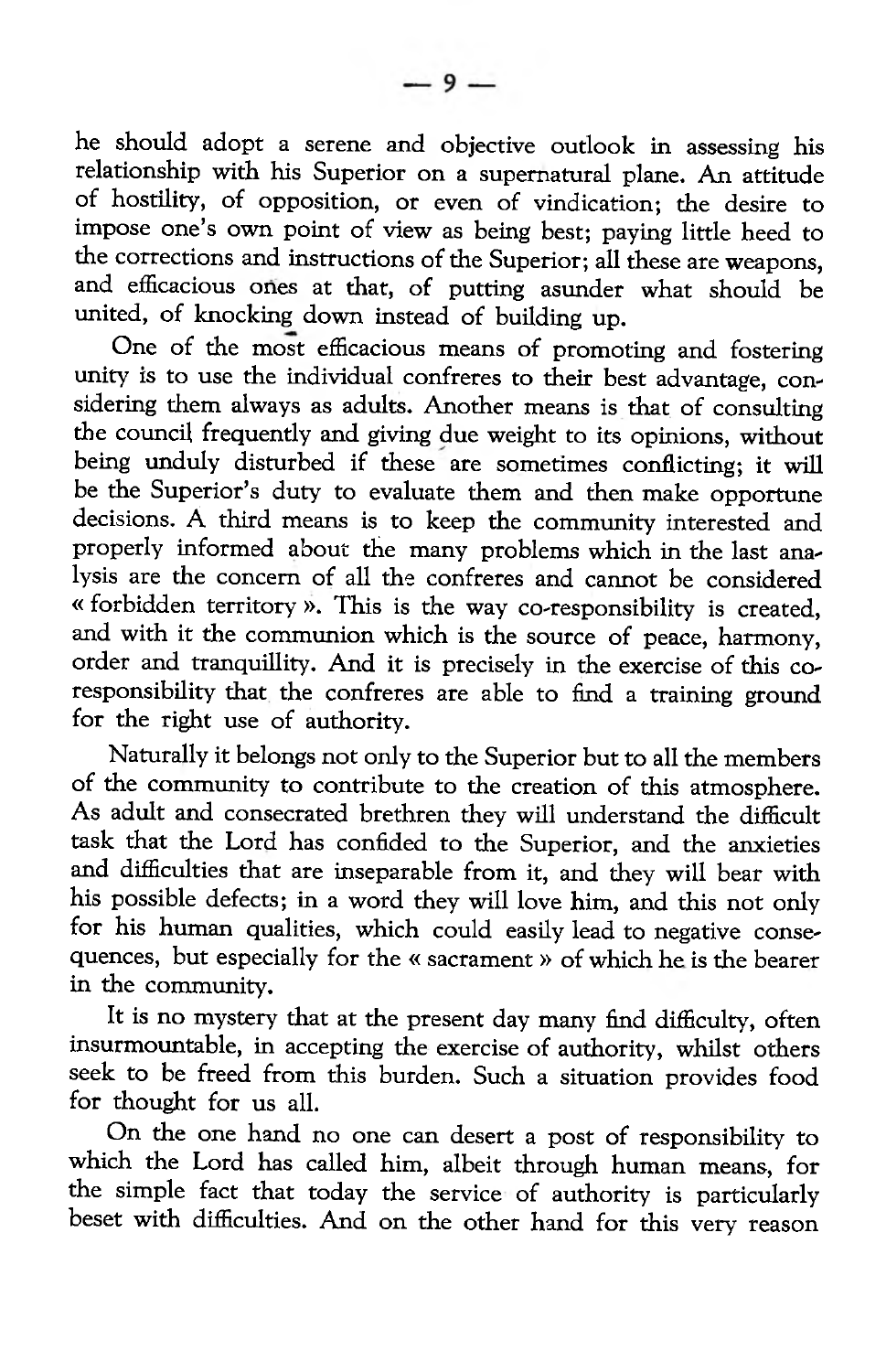every Salesian should feel a special obligation, in a spirit of loving brotherhood, to lighten the often truly heavy burden of the hard task which the Superior has to carry out in the community.

## The Superior creator of unity in the Congregation

In connection with unity, it still remains to be said that this is something that concerns not only the local community, nor even the provincial community, but the entire Congregation.

In art. 56 of the Constitutions it is stated that we all form a living part of the world-wide community which is the Congregation, participating in that « communion of spirit, witness and service that the Congregation offers to the Church ». This communion is increased « by our spirit of solidarity with one another, by communication and the exchange of information, and by our union with the Rector Major and his Council ».

This is a great reality which must be lived by every member of the Congregation: it cannot remain a simple affirmation, no matter how sublime. Now those who, in the provincial or local community, exercise authority in some way are certainly primarily and most •directly responsible for this communion which is made affective through the four great forces of solidarity, communion, information and interconnection; these enable us to enjoy the riches and apostolic fertility of this community which is none the less real for being so big. This communion must be the more intense in the light of the principle of subsidiarity and decentralization which has to be implemented, a principle which in so far as it assigns new responsibilities to provincial and local communities and to their respective superiors, puts a double obligation on them. On the one hand the new tasks must not lead to a lack or misuse of power which could be prejudicial, and even gravely so, to the good of the respective communites. On the other hand subsidiarity and decentralization require, for balance and harmony in a real and living provincial and world community, that those who exercise authority at different levels should cooperate in the construction of that ideal bridge which will make solidarity, communion, information and interconnection concretely effective and fruitful. This is of vital importance at this moment of evolution in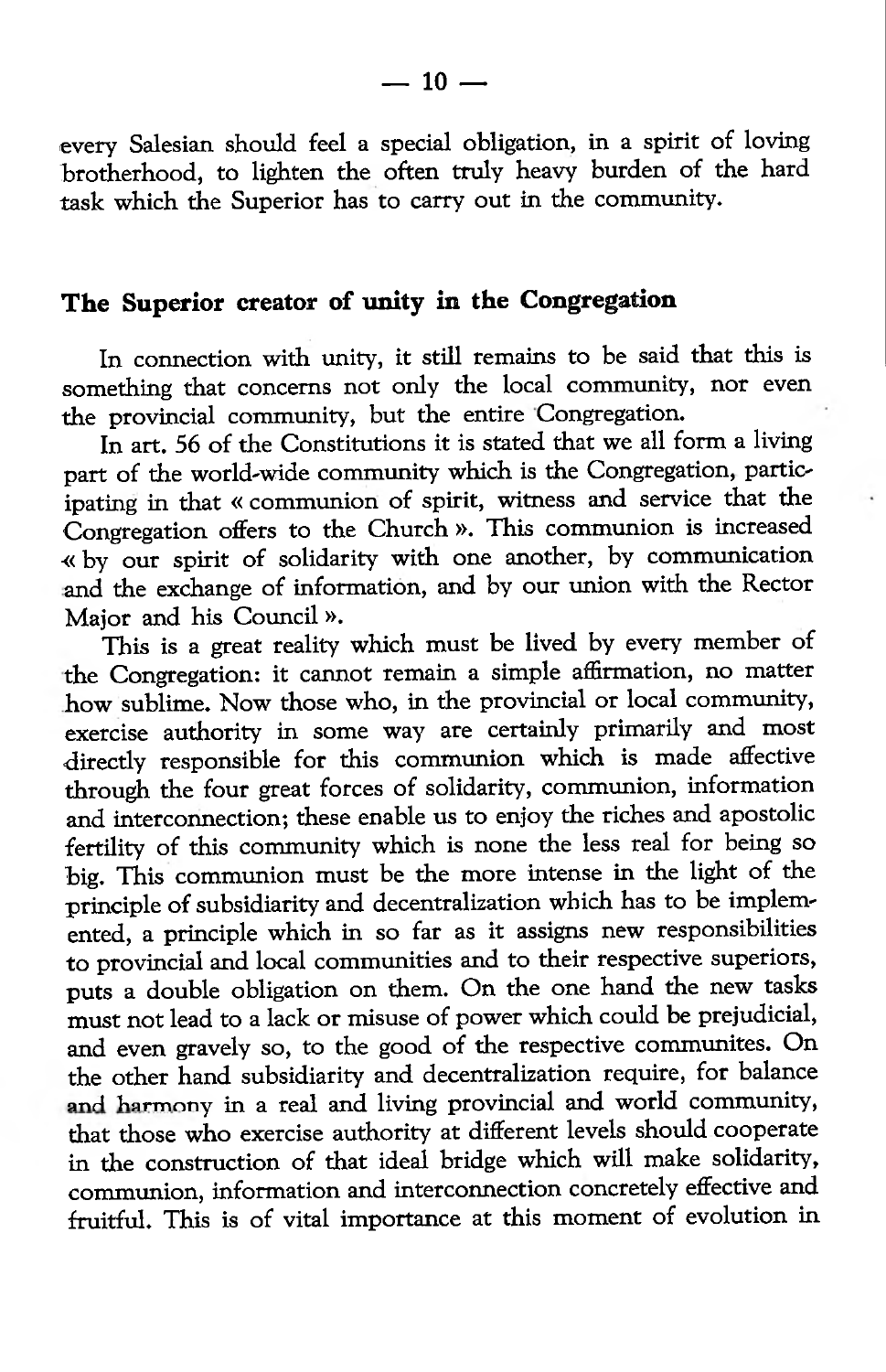the general plan and in the style and manner of our whole community life.

It is easy to understand what an irreplaceable role is played in all this by those who exercise authority. I am confident that in the consciousness of their responsibility they will not seek to evade it but will promote and encourage every effort to foster and stabilise unity in the Congregation.

## The divine will, meeting place of superiors and confreres

What has been said to Superiors recalling them to their responsibilities leads naturally to a reflection on the relation between authority and obedience. Document 12 on obedience, in line with the best ecclesial and conciliar doctrine and following the tradition and teaching of our Father, sheds light on our argument and harmonises two values which at the present day, with its too one-sided approach to matters, tend to be put in opposition.

I know very well that it is not popular nowadays to talk about authority and it needs courage to do so, but I like to think that none of you would want to align himself with a conformism which, according to Maritain, is often the fruit of « defective understanding », and would prefer to hear with a cool and open objectivity ideas, explanations and comments which shed light on the problem.

I do not intend therefore to undertake a defence of the office of authority, but I only want to put before you some useful points for reflection on the subject, on the same lines of a well understood renewal as were followed by our Special General Chapter.

Let us begin by saying, following some strong observations of P. De Lubac, that « the opposition between authority and liberty, authority and obedience, as between charism and institution, unity and pluralism, etc., rather than being sententious denotes a mode of thinking bom of reaction, of resentment, one might say of the adoption of a fixed position because of some feeling possibly not even adverted to. When one thus becomes dissociated from reality, especially in matters of the spiritual life, one of the terms is misrepresented in order to get rid of it; in this case even the other term that one wishes to retain and endorse is inevitably misunderstood ». But we have to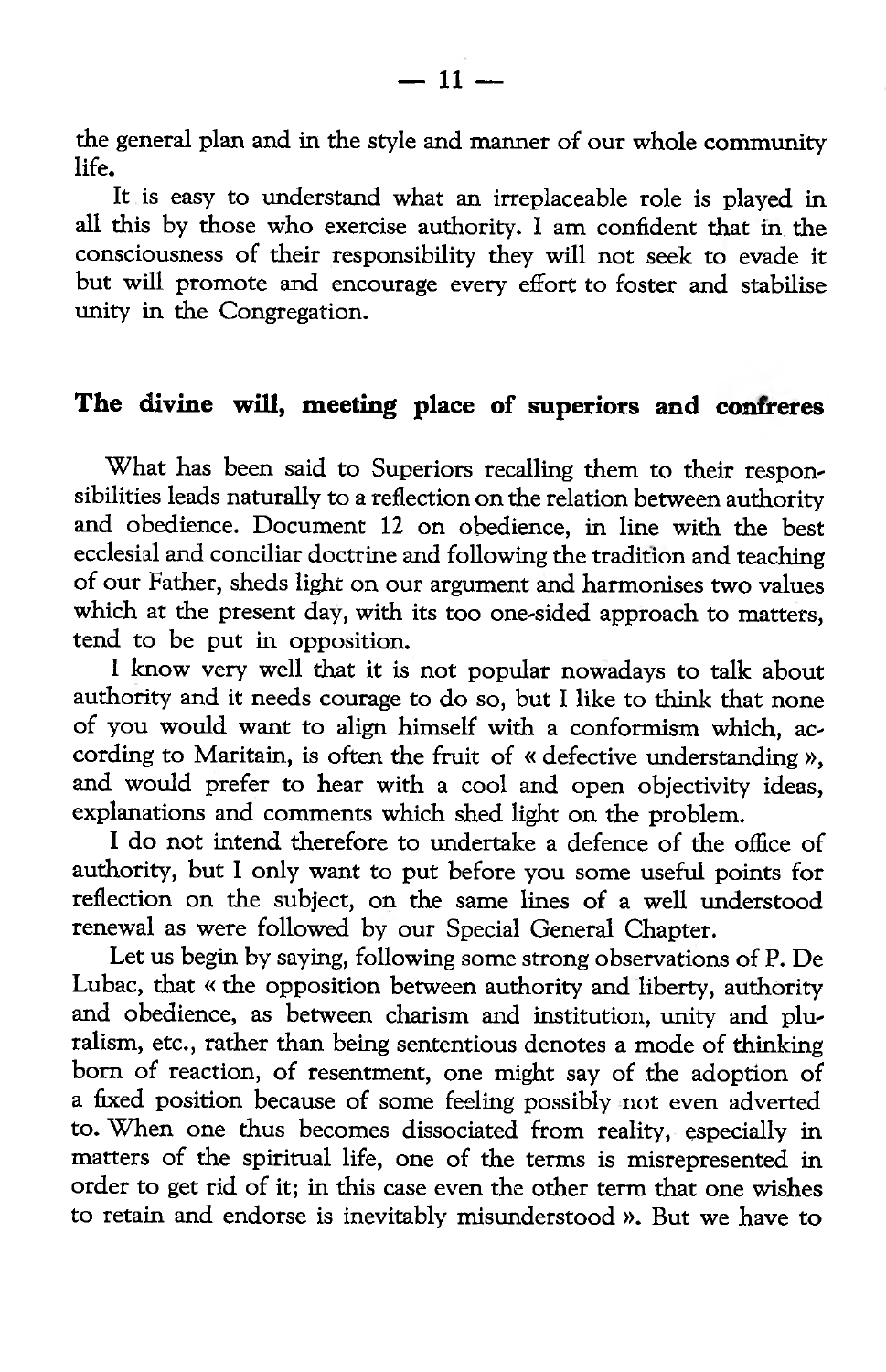remember that « all of life is a synthesis, and the life of the Christian mystery is a synthesis par excellence. It is always an equilibrium of plenitude ».

In reality, precisely because of this synthesis and amplitude of balance, both the Superior and the simple confrere find themselves in a position of obedience to the will of God to which both of them are called. It would make no sense therefore, especially at the present day, for a Superior to say: « I'm the boss! ». No, authority is the exercise of obedience and not of power. Only God commands! Subject and Superior both obey the will of God: the Superior obeys as he tries to discern it so as to be able to make it known, as his duty demands, to the subject; and in so doing he will pay no heed to his own desires.

The subject will accept it through this mediation which, of its very nature, must be free of all emotion and every form of selfishness; it must be exercised in sincere humility and, in order to be the expression of the will of God who is love, it must always be inspired and accompanied by fraternal charity.

But if this limpid purity of mind and intention is required of the Superior in the performance of his tremendous duty of being the interpreter and medium through which the will of God reaches the confrere, the latter has the no less serious duty of not opposing it and not substituting his own will, for all the reasons that can be thought up by a narrow selfishness (even thought it be disguised by better motives), for the will of God. And this is a danger which, especially at the present day, can be very deceptive and lead to totally negative consequences.

### Authority and the protection of liberty

Here one can speak at length about dialogue in relation to obedience, a dialogue which must find both parties resolved in sincere humility to discover what God wants, not for the exclusive good of the individual but with respect to the community into which the individual is consciously integrated and of which he forms a living cell.

«We must be obedient, so let's take heart and go ahead! » This is the wise and constructive attitude that authority, every authority,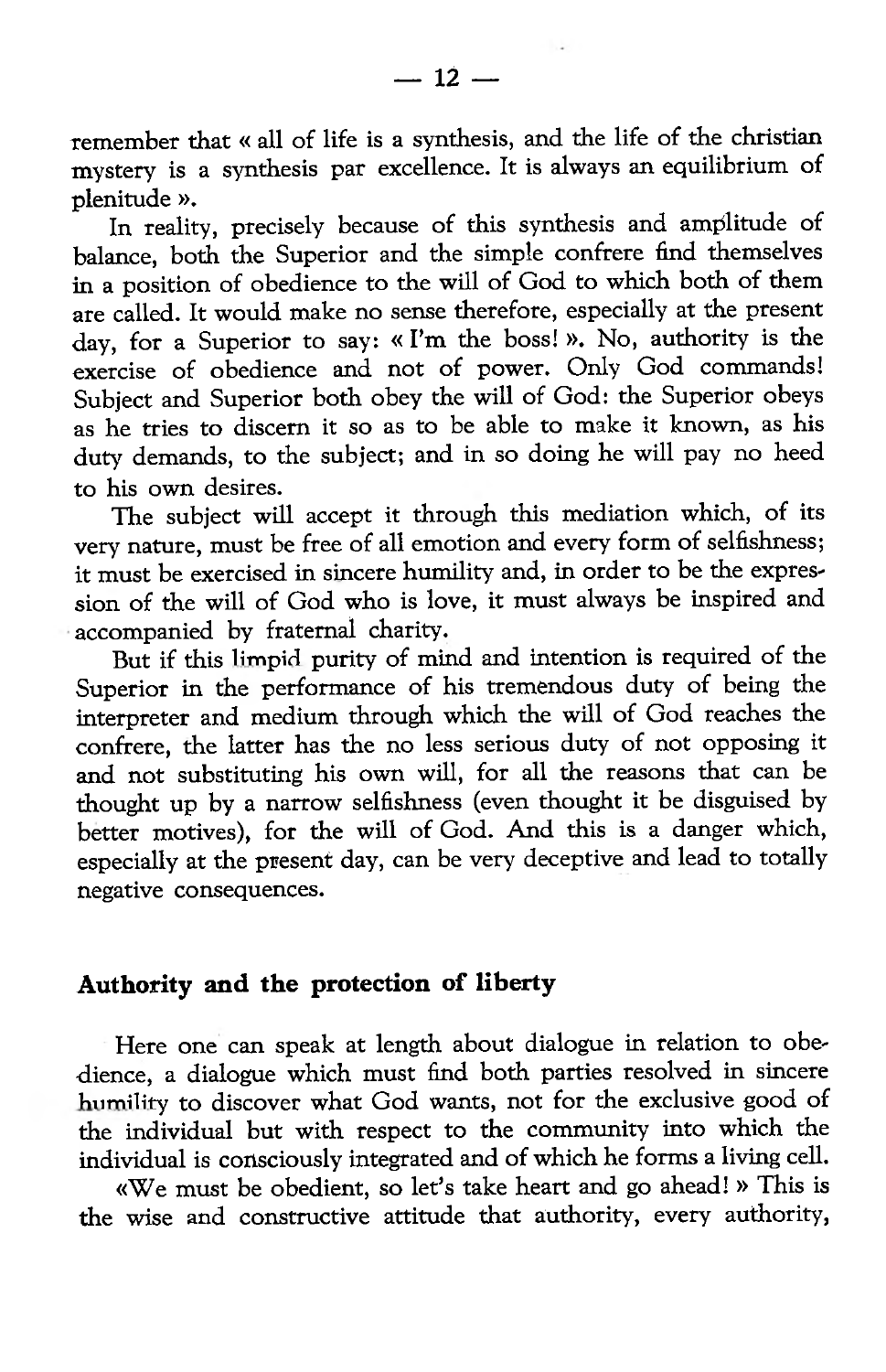and also the confrere (whoever he may be) must adopt in common.

But on investigation, opposition to authority is found to have a double explanation. On the one hand there is the respect for the person, for participation and co-responsibility, felt so keenly today but unfortunately subject to easy distortion; and on the other *hand* there are all the mistakes and even abuses which have been committed by those in authority, and which perhaps they are still committing in its exercise. We cannot close our eyes to this fact, and it leads us to make a serious examination of conscience. But we must recognize that very often such opposition arises from a confusion of authority with authoritarianism which is a distortion of it. In brief, authoritarianism becomes identified with authority, and this gives rise to all the broadsides against the latter. It would be like attacking justice because there are corrupt judges, or the practice of medicine because there are ignorant or negligent doctors, etc.

But what are the consequences of opposition to authority (I do not say to authoritarianism), expressed in various ways from sharp and violent criticism to resistance, disobedience and revolt?

A sociologist of Berkeley, Thomas Farber, in connection with the demonstrations of young people in America which seem to betray a certain weariness, recently made this telling pronouncement: « The death of authority has created the curse of uncertainty ». And then he adds more explicitly: «Without rules there is no way of saying "no"; and what is worse, there is no way of saying "yes" either ». And in simple terms this means something like paralysis of society.

Besides, everyone knows from his own greater or less experience that in any environment, including that of the religious life, the lack of effective authority leads automatically to arbitrary action and abuses prejudicial to the fundamental norms of collaboration and of society, to the violation of the freedom of those who want to remain faithful to the obligation of a mandate or vocation, and thus leads to the deadening, the derangement and the disorganization of common forces which, if they were properly directed and guided by competent authority in their respective spheres, could be constructive and beneficial for the common good. How right Chesterton was when he declared that « authority is the safeguard of freedom ».

If we do not want to be linked with certain conformist attitudes of the present day we must accept, with Maritain, that authority and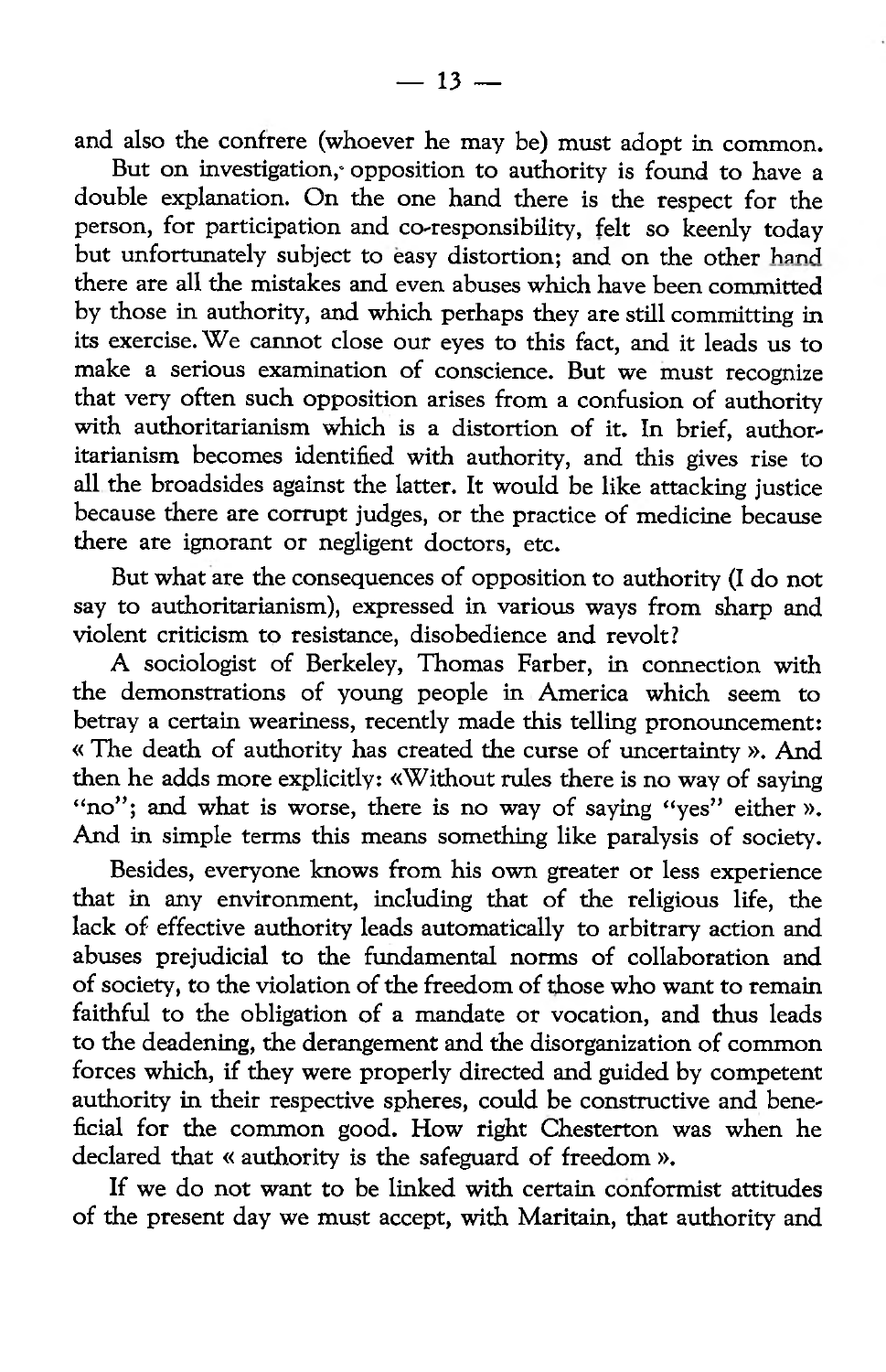freedom are « really twin sisters, and you cannot have one without the other ».

Authority therefore, not in a distorted form but understood and practised according to the teaching of the Council, which was followed by our Chapter in drawing up its clear directives as we are bound to admit, is not only something necessary, but a source of good for all.

Authority, to adopt a phrase from the Council which has been used so often (even outside the Church) that it is in danger of becoming a commonplace, is an indispensable service rendered to the community, to every community.

I say « service», and the rich and profound meaning of this word should not be in any way distorted or played down. It is a service which has as its source and object faith and charity; for this reason whoever exercises authority devotes himself to the good of his brethren. This is a noble concept that comes to us from the gospel, from Christ in person. And we might add that this evangelical lesson and example has been faithfully interpreted by our own Don Bosco.

#### Superiors responsible for renewal

And now to conclude. Taking a broad view of all that I have said so far, it will be evident to everyone what part Superiors have to play in the gradual implementation of all the directives and norms of the 20th General Chapter.

It has been said more than once, and it was repeated during the Chapter discussions, that the decisions of the 19th General Chapter, positive and courageous though they were, had never got off the ground at all or had been misinterpreted. If this is true, as it would seem to be, it should serve as a warning for all Salesians but especially for Superiors, whether at the centre, in the provinces or in the individual communities. Renewal will become a reality if those especially who bear the responsibility of government are convinced about it and promote it methodically. A lukewarm attitude, a lack of enthusiasm or a semblance of discouragement, would be fatal. To this end, I say again, it is essential that Superiors, even more than other Salesians, should have absorbed by diligent study the whole of the spirit which animates the Chapter documents.